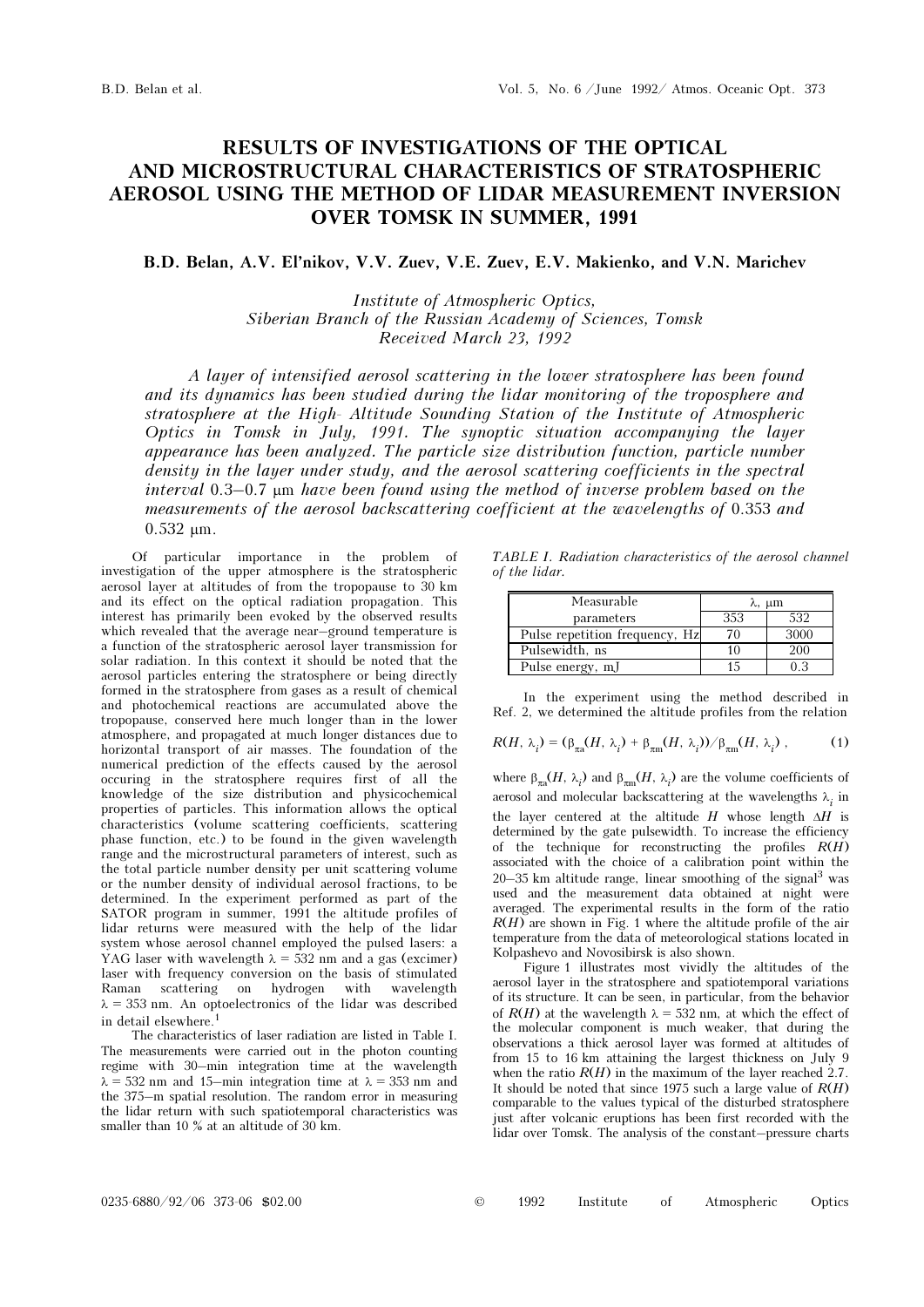showed that the appearance of aerosol layers at altitudes of from 15 to 16 km since July 8, 1991 was caused by the evolution and entrainment of a pressure crest of subtropical air to the south of Western Siberia. On July 7, 1991, before the start of the process, there existed a low-pressure region and a polar tropopause in the stratosphere. Starting from July 7 the

pressure crest was formed. On July 8 in the troposphere there were still air masses typical of mid–latitudes while in the stratosphere the subtropical air reached Tomsk. At the same time, on July 8, 1991, there appeared two tropopauses (polar and tropical), one above the other, and an aerosol layer below them at altitudes of from 11 to 16 km.



FIG. 1. Vertical profiles of the scattering ratio  $R(H)$  measured at the High–Altitude Lidar Sounding Station of the Institute of Atmospheric Optics at the aerosol sounding wavelengths: a)  $\lambda = 353$  and b)  $\lambda = 532$  nm. Circles denote the air temperature from the data of the meteorological stations located in Kolpashevo and Novosibirsk.

In analysis of the reasons of aerosol scattering intensification in the lower stratosphere we calculated the trajectory of particle motion in the air mass based on the real wind field at an altitude of 16 km. The calculated trajectory of particle motion denoted by a dashed line in Fig. 2 shows that the formation of the layer with intensified aerosol scattering in the lower stratosphere over Tomsk on July 8 is related to the injection of air mass which on June 25, 1991 was over South–East Asia in the region of Philippine. Taking into account the fact that from June 13 to June 15 the Pinatubo volcano was erupting in Philippine, it is possible to assume that the observed aerosol layer was formed due to aerosol or gas products of volcanic origin entering the stratosphere.

The aerosol particles and volcanic gases injected into the upper atmosphere fell within a jet of the eastern direction located in the 14–30° N latitude belt at the periphery of stratospheric subtropical anticyclones and transported to the south of Western Europe. Over the territory of Western Europe the air flow containing a volcanic plume changed its direction to the southern one and moving in the periphery of the anticyclonic core located here reached a zone of the western flow formed by this core and by a polar cyclone over Ukraine and Belorus (see the scheme in Fig. 2). The pressure crest which entered the south of Western Siberia on July 8 and was located here up to July 15 favored the injection of subtropical air enriched with the products of the volcanic eruption to the region of Tomsk. The intensity of this crest then decreased and the western flows containing the eruption products displaced southerly from Tomsk.

The process under study, including the microstructure and optical properties of stratospheric aerosol, was examined in more detail based on the technique of lidar measurement inversion which was developed, numerically studied as applied to the problems of sounding of the stratospheric aerosol, and tested on the experimental material in Refs. 4 and 5. The initial information for solving the inverse problem incorporated the volume aerosol backscattering coefficients at the sounding wavelengths derived from the profiles  $R(H)$  for the values of  $\beta_{\pi m}$  calculated with the use of the meteorological data on the vertical profiles of the air pressure and temperature. The measured backscattering coefficients  $\beta_{\pi a_i}^*$ , where  $i = 1, 2, \ldots, n$ , on the assumption of spherical scattering particles, are represented in the form

$$
\beta_{\pi i} = \int_{r_1}^{r_2} K_{\pi}(m, r, \lambda) s(r) dr , \qquad i = 1, 2, ..., n, \qquad (2)
$$

where  $K_{\pi}(m, r, \lambda)$  is the scattering efficiency calculated according to the formulas of the Mie theory,  $m$  is the complex refractive index of particle substance, and  $S(r) = \pi r^2 n(r)$ , where  $n(r)$  is the particle size distribution function defined on the interval of radii  $[r_1, r_2]$ . System of equations (2) is reduced to the algebraic form

$$
\sum_{i=1}^{k} Q_{\pi, i l} s_l = \beta_{\pi, i} , \qquad i = 1, 2, ..., n,
$$
 (3)

in the vector s.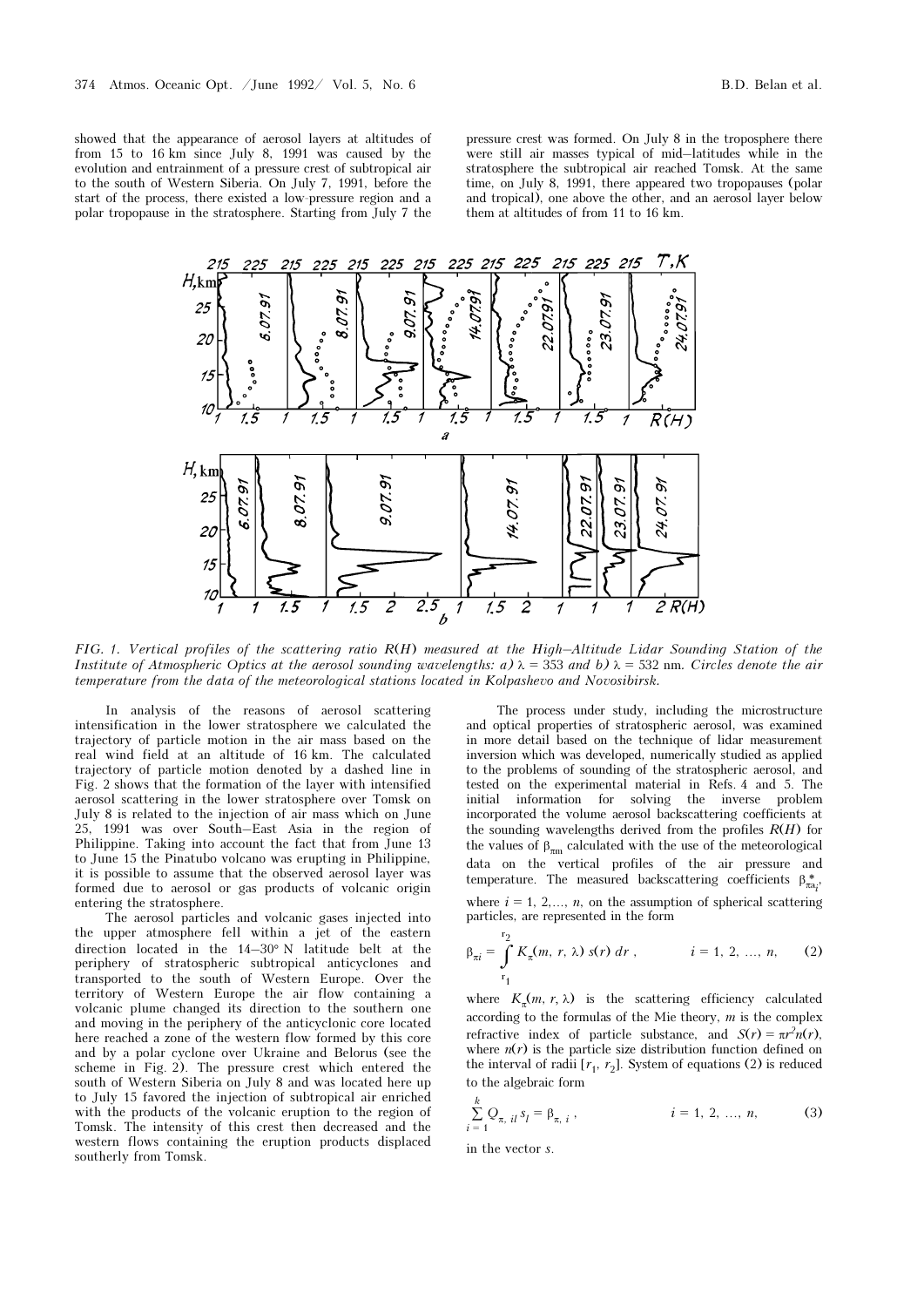

FIG. 2. Synoptic chart during the experiment as part of the SATOR program in July, 1991. The trajectory of particle motion in the air jet (dashed line) was calculated from the observational station (Tomsk).

The vector  $s^*$  is taken as a solution of this system which minimizes a quadratic form

$$
T_{\alpha}(s) = \sum_{i=1}^{n} \left( \sum_{l=1}^{k} Q_{\pi, il} s_l = \beta_{\pi, i} \right)^2 + \alpha p \sum_{l=1}^{k-1} (s_{l+1} - s_l)^2 \quad (4)
$$

on a set of vectors  $\psi^+$  which is characterized by positive components of any vector belonging to this set,  $\alpha$  is the regularization parameter, and  $p$  is the weighting factor. The parameter  $\alpha$  is chosen consistent with the measurement errors. The obtained vector of solution s\* is employed for reconstructing the examined optical characteristics based on the relations

$$
\beta_{\pi}(\lambda_j) = \sum_{l=1}^{k} Q_{\pi, \; il} s_l^*, \; j = 1, \; 2, \; \dots, \; q,\tag{5}
$$

$$
\beta_{sc}(\lambda_j) = \sum_{l=1}^k Q_{sc, \, il} s_l^*.
$$

The wavelengths  $\lambda_j$  in Eqs. (5) can lie within the range of sounding Λ or outside it. In this case, the error in reconstructing the optical characteristics increases most markedly as the wavelength  $\lambda_j$  is shifted from the right end of the interval Λ toward the IR region. In the numerical experiment we estimated the information content of the lidar at the given wavelengths.

Because of the small number of wavelengths and, consequently, small dimensionality of the solution the reconstructed distribution functions  $s^*(r)$  were very smoothed and characterized the aerosol microstructure on the average rather than yielded information about the details of the particle size spectrum. Moreover, the solution is also smoothed due to the choice of the regularization parameter because of the large error in the initial data at the wavelength  $\lambda = 0.353 \mu m$ , in the first place, where the error in determining  $\beta_{\pi a}^*(\lambda)$  increases by virtue of the predominant contribution of the molecular component to the lidar return. All these result in the error increase near the maximum and minimum particle radii, in this case, for

particle radii  $< 0.15 \mu m$  and  $> 0.6 \mu m$ . In this connection, when determining the particle number density  $N(r \ge r_0)$ from the solution  $s^*(r)$ , we restrict ourselves to the value  $r_0 = 0.15$  μm. The measurement error gain in determining  $N(r \ge 0.15 \text{ }\mu\text{m})$  was  $\approx 1.5$  while the error in estimating the number of smaller particles sharply increased. It should be noted that more reliable and sufficient for practical applications is the estimate of the total geometric cross sections of particles  $S(r \ge r_0)$ . However, the estimate of  $N(r \ge r_0)$  is most vivid for comparative analysis with the data of direct measurements.

The numerical analysis showed that the errors in reconstructing  $β<sub>x</sub>(λ)$  in the wavelength range 0.3–0.8 μm are comparable with the errors in measuring  $\beta_{\pi a}^*$ . It is important to note that the calculational error for this characteristic depended weakly on the errors in the a priori choice of the refractive index of the particle substance when the refractive index did not change in the wavelength range. The errors in reconstructing the spectral behavior of  $β<sub>sc</sub>(λ)$  were larger. When the error of measuring  $\beta_{\pi a}^*$  was not larger than 10 %, the error in reconstructing  $β<sub>sc</sub>(λ)$  in the wavelength range 0.3–  $0.8 \mu m$  was 15–20 % and increased with the wavelength decrease. The most important source of the systematic error in reconstructing the aerosol scattering coefficient based on the aforementioned technique was the a priori selection of the particle refractive index. As shown in Ref. 4, the incorrect choice of the real part of the refractive index led to the bias of the calculated optical characteristic from a real one. With deviations  $\Delta m = \pm 0.02$  about  $m = 1.44$ , the corresponding error in determining  $\beta_{\rm sc}$  was at the level of 10–15 %.

When inverting the measurements of  $\beta_{\pi a}^*(\lambda)$  we chose the real part of the refractive index  $m = 1.43$  and the imaginary one  $\kappa = 0$  based on the well–known concepts of aerosol particles under conditions of the "volcanic" stratosphere as droplets of an aqueous solution of sulfurous acid at 75 % concentration of  $H_2SO_4$  and 25 % concentration of  $H_2O$  and the optical constants borrowed from Ref. 6. When the percentage of sulfurous acid increased from 70 to 90 %, the values of  $m$ , according to the data of Ref. 6, laid in the interval (1.42–1.46).

It can be seen from Fig. 3 that in the course of evolution of the lower stratospheric aerosol layer the particle number density attained its maximum on July 9. Later the particle number density in this layer fell off till July 22. At the same time, this process was accompanied by the increase in the particle number density in the upper aerosol layer at altitudes of from 18 to 22 km from July 9 to July 22 that could testify to the particle transport from the lower aerosol layer to the upper one. On the whole, that process terminated by July 23 when the initial profile of the particle number density observed on July 6 was reproduced in the entire altitude range of the lower stratosphere. Moreover, the particle number density in the upper and, in particular, in the lower aerosol layers on July 6 and July 23 exceeded the background level. The profile for July 6 was possibly not the initial state of the stratospheric aerosol structure but the terminus of a transient process analogous to that observed from July 8 to July 23. As can be seen from Fig. 3, the new stage of this process starts on July 24. Noteworthy is a wide spread of the obtained estimates of the particle number density about the mean values (Fig. 4) which characterizes the stratospheric aerosol instability over the period of observations, especially in the regions between the individual layers at altitudes of 11, 17, and 23 km.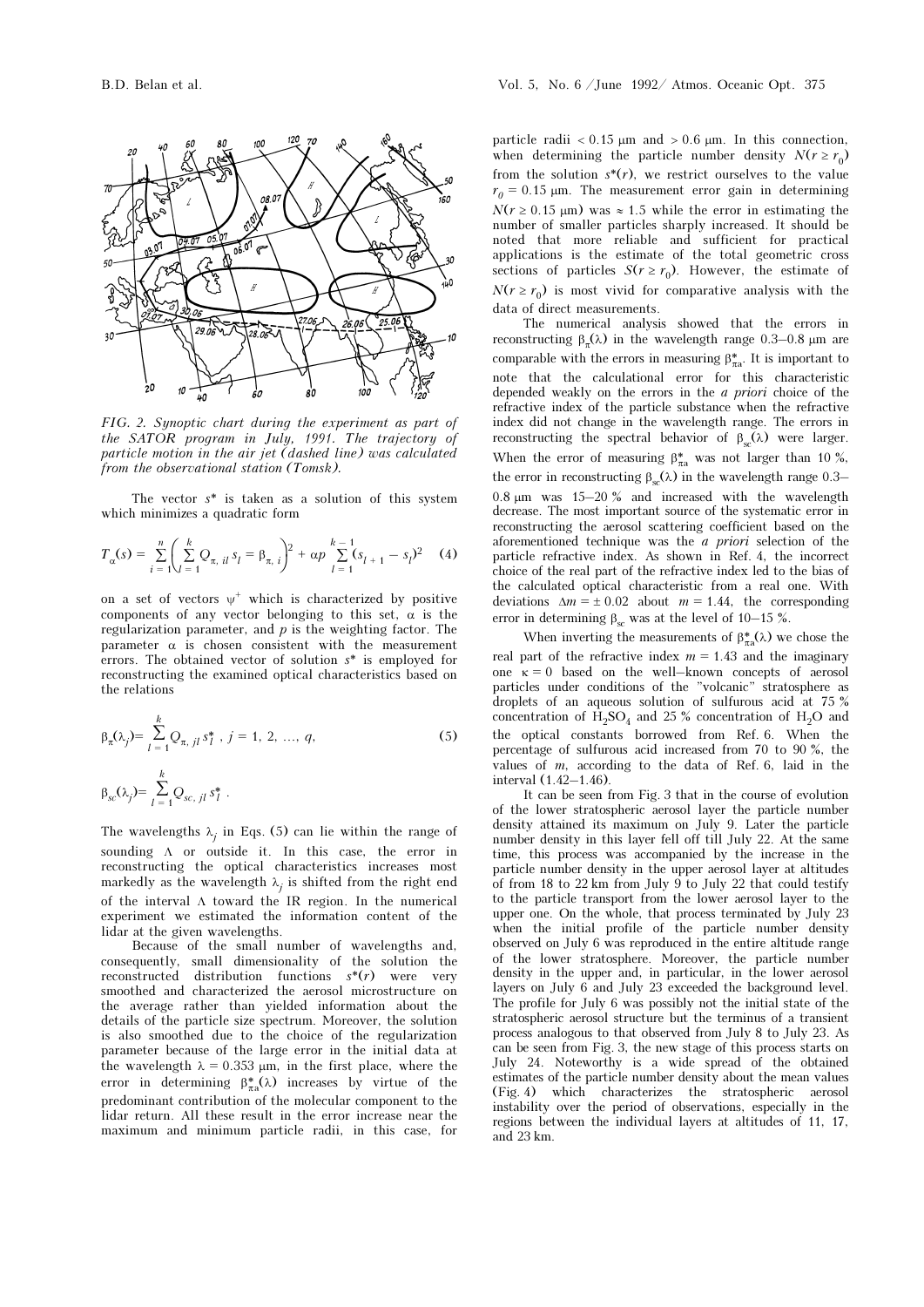

FIG. 3. Spatiotemporal structure of the particle number density from the results of lidar measurement inversion.



FIG. 4. Vertical profiles of the measured volume aerosol backscattering coefficients (a) and of the particle number density based on the results of experimental data inversion (b) averaged over the period of observation.

The particle size distribution functions derived from the inversion of sounding data and averaged over the period of observations in July, 1991 (Fig. 5) followed the same dependence of  $n(r)$  as those reconstructed earlier by the method of inverting the measurements of  $\beta_{\pi a}^*(\lambda)$  over Tomsk under conditions of the perturbed stratosphere.7 This is related to the steepness of the particle size distribution functions  $n(r)$ and their localization in the submicron range of the particle size. The same dependence of  $n(r)$  was obtained by means of direct measurements at the altitudes below 21 km (see Ref. 8).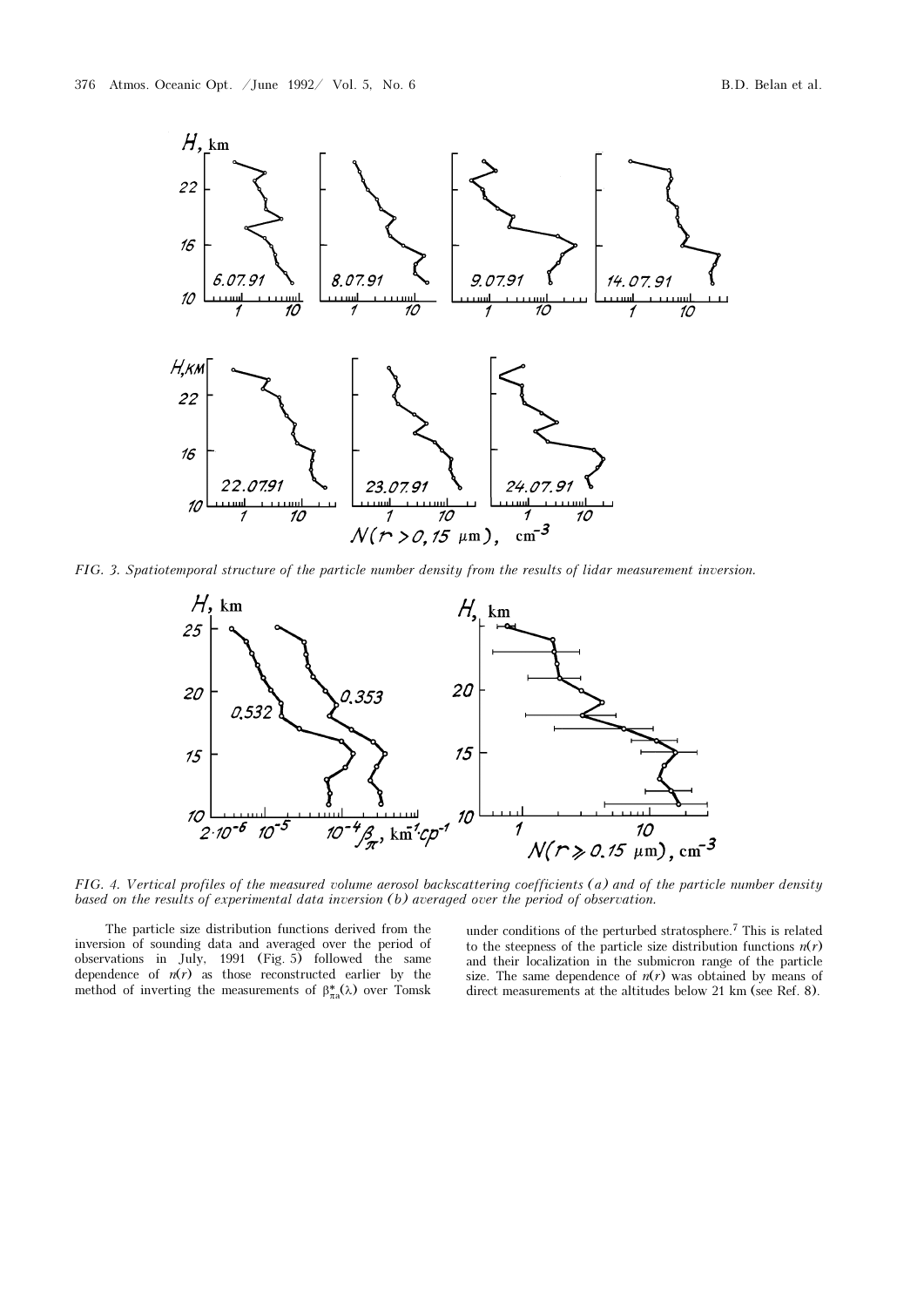

FIG. 5. Examples of the particle size distribution functions borrowed from Ref. 8 (direct measurements) and *reconstructed by the inversion of*  $\beta_{\pi a}^*(\lambda)$ : 1) Bigg, Australia, 1969-1974, 2) Bigg, Wyoming, USA,1972, 3, 4, and 5) data for the mid, northern, and tropical latitudes, respectively, borrowed from Ref. 8, 6) results of inversion of the sounding data obtained in Ref. 7 over Tomsk in 1975, 7 and 8) results of inversion of the  $\beta_{\pi a}^*(\lambda)$ measurements (over Tomsk in July, 1991 at the wavelengths 0.353 and 0,532 µm averaged over the period of observation. Vertical bars denote the spread of values about the mean (standard deviation).

When reconstructing the spectral behavior of the volume aerosol backscattering coefficients (Fig. 6) and volume aerosol scattering coefficients (Fig. 7), we restricted ourselves to the wavelength range 0.308–0.694 μm. Prediction of the optical characteristics at  $\lambda = 0.308$  μm has been accomplished to take into account the aerosol contribution at the ozone sounding wavelength. Due to a large volume of experimental data accumulated using a ruby laser lidar, including those obtained over Tomsk, the estimate of optical characteristics at  $\lambda = 0.694$  μm is of particular interest for the comparable analysis of long–term observation series. As can be seen from Fig. 6, the absolute values of  $\beta_{\pi a}^*(\lambda)$  for July 6 and July 8 and the reconstructed spectral behavior of this characteristic for the same period are typical of the perturbed stratosphere. However, on July 9, 1991 the measurements of  $\beta_{\pi a}^*(\lambda)$ exceeded both the model (curve 5 in Fig. 6) and measured values of  $β_{\pi a}^*(λ)$  for July 6, 1991 by several times. At the same time, the spectral behavior of  $\beta_{\rm sc}(\lambda)$  for the upper aerosol layer (around 18 km) averaged over the period of observations in July, 1991 is quite similar to McClatchey's model<sup>10</sup> for the same altitude (curves 2 and 4 in Fig. 7) while for the lower aerosol layer (around 16 km) the reconstructed behavior of  $β<sub>sc</sub>(λ)$  and the model (curve 1 and 3 in Fig. 7) differs strongly in the absolute value. In this case the spread of the estimated values of  $β<sub>ss</sub>(λ)$  is very wide. The last result shows that the employment of the aerosol model under conditions of such a highly unstable stratosphere can lead to gross errors in accounting for the aerosol effect on one or another process.



FIG. 6. Spectral behavior of the volume aerosol backscattering coefficients: 1, 2, and 3)  $\beta_{\pi\alpha}(\lambda)$  reconstructed by the method of the inverse problem for July 6, 8, and 9, 1991, respectively; 4) results of inversion of the threefrequency sounding data obtained in Ref. 5 over Tomsk in 1975; and, 5) optical–radar model of Ref. 9.



FIG. 7. Spectral behavior of the volume aerosol scattering coefficients  $\beta_{sc}(\lambda)$  reconstructed from the inversion of  $β^*_{\pi a}(\lambda)$ : 1) at an altitude of 16 km and 2) at an altitude of 18 km. Curves 3 and 4 are for the model of Ref. 10 at the same altitudes.